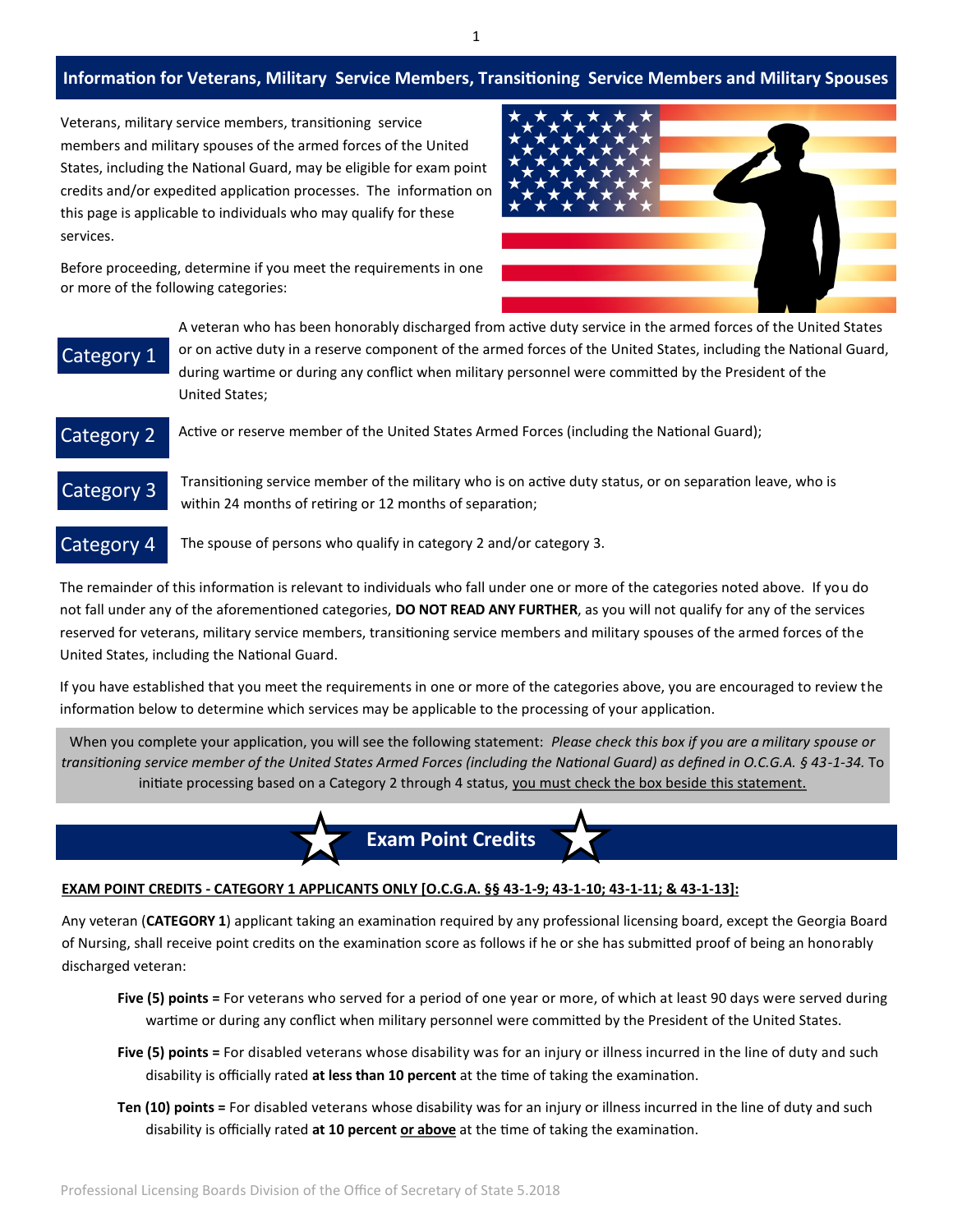Please note that the person grading the examination shall add such points to the applicant's final examination grade. If an examination given by a professional licensing board is required in parts or by subjects; and the applicant is required to make a minimum grade on each of the parts or subjects, the points to which the applicant is entitled shall be added to the grade made on each part or subject before the average of his or her grade on all of the parts or subjects is determined. When the grade achieved by the veteran applicant is equal to or exceeds the grade required to pass the examination, that applicant shall be entitled to be certified as having passed the examination.

# **Applicants for License by Endorsements/Reciprocity**

If you meet the requirements in **CATEGORIES 2 through 4** noted above, you may qualify for expedited processing of your application. Depending on the license type for which you are applying, expedited processing may include the issuance of temporary licenses, licenses by endorsement, expedited licenses, or a combination thereof as stated in the rules for that specific licensing board. To identify which process is applicable to your license type, you are encouraged to review the relevant rules on the website for the appropriate professional licensing board.

Regardless of whether or not your licensing board issues temporary licenses, licenses by endorsement, expedited licenses, or a combination thereof such issuance of the license may require the applicant to be:

- 1) Holding a license from another state for which the training, experience, and testing substantially meet or exceed the requirements under this state to obtain a license; and,
- 2) Obtaining a specialty, certification, training, or experience in the military while a service member which substantially meets or exceeds the requirements to obtain a license in this state.

When you complete your application, you will see the following statement: *Please check this box if you are a military spouse or transitioning service member of the United States Armed Forces (including the National Guard) as defined in O.C.G.A. § 43-1-34.* To initiate processing based on a Category 2 through 4 status, you must check the box beside this statement.

In most cases, complete applications will be processed within seven (7) to (10) business days; however, applications which affirm arrests, criminal convictions or charges, sanctions/actions taken by any state licensing board, any academic disciplinary action, denials of licensure or having been a recipient of treatment for chemical dependence or substance or alcohol abuse will require Board review. As a result, processing time for those applications will be extended. Once the application is complete, it will be prepared for presentation to the respective licensing board at the next scheduled meeting.

Applicants are required to provide official verification of licensure from each state/country/territory in which they hold or have ever held a professional license for the profession for which they are applying.

## **License Expiration and Renewal**

If your license to practice a profession in this state expires while you are serving on active duty outside of the state, you shall be permitted to practice such profession in accordance with such expired license and shall not be charged with a violation of this title related to practicing a profession with an expired license for a period of six months from the date of his or her discharge from active duty or reassignment to a location within the state.

Any such service member shall be entitled to renew such expired license without penalty within six months after the date of his or her discharge from active duty or reassignment to a location within the state. The service member must present to the applicable professional licensing board either a copy of the official military orders or a written verification signed by the service member's commanding officer to waive any charges.